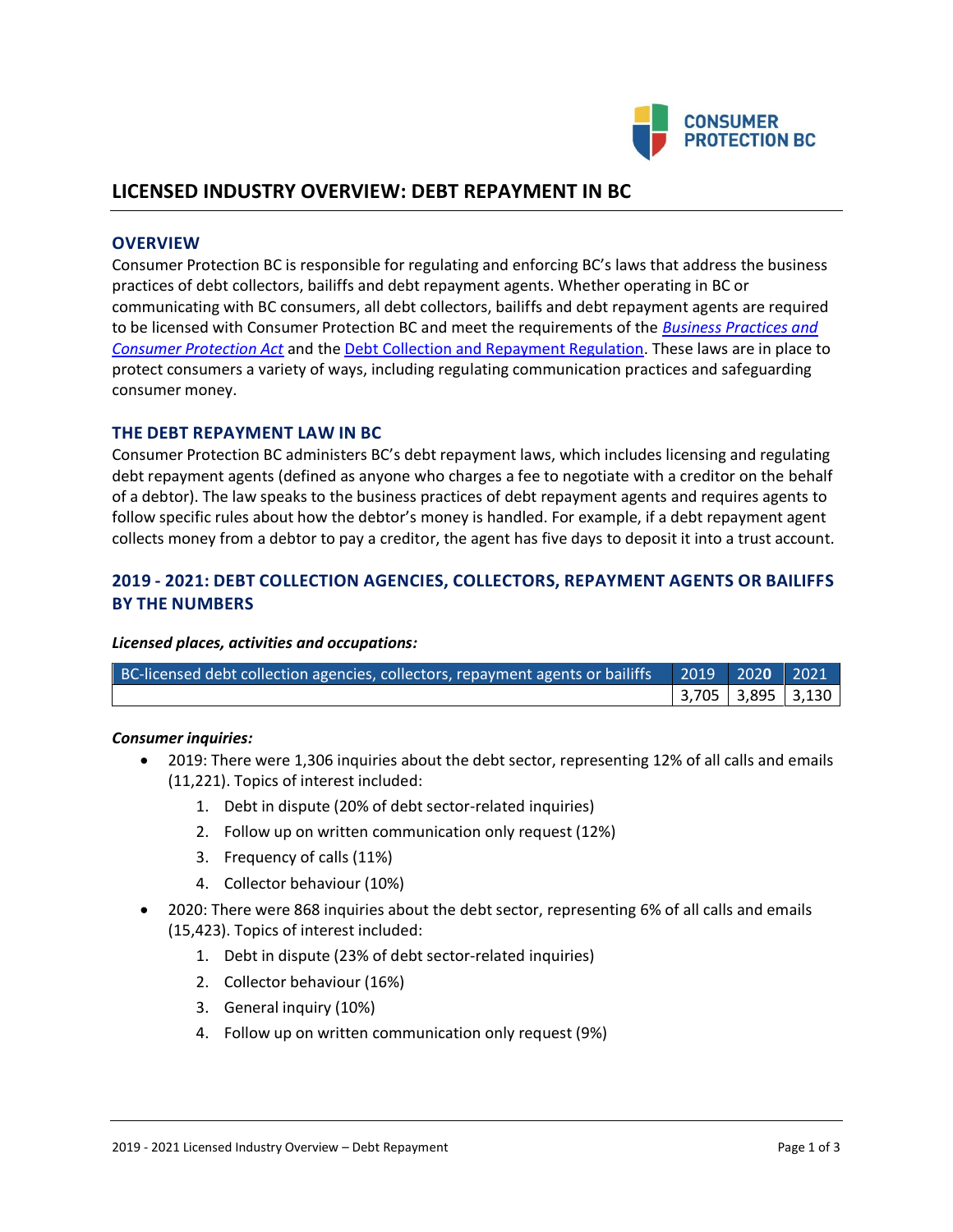

- 2021: There were 931 inquiries about the debt sector, representing 8% of all calls and emails (10,923). Topics of interest included:
	- 1. Debt in dispute (24% of debt sector-related inquiries)
	- 2. Collector behaviour (21%)
	- 3. Frequency of calls (10%)
	- 4. Collectors contacting non-debtor (8%)

#### *Investigations:*

- 2019: There were a total of 14 debt-related investigation files. Of those, 13 files concluded with an outcome and 1 file was incomplete, unfounded or referred elsewhere. Of those 13 files with an outcome, 10 enforcement actions were taken, and voluntary compliance was achieved in 3 cases.
- 2020: There were a total of 11 debt-related investigation files. Of those, 7 files concluded with an outcome and 3 files were incomplete, unfounded or referred elsewhere. Of those 7 files with an outcome, 1 enforcement action was taken, and voluntary compliance was achieved in 6 cases.
- 2021: There were a total of 27 debt-related investigation files. Of those, 15 files concluded with an outcome and 12 files were incomplete, unfounded or referred elsewhere. Of those 15 files with an outcome, 7 enforcement action was taken, and voluntary compliance was achieved in 8 cases.

| Contraventions when enforcement action was taken                                  | 2019 | 2020     | 2021           | <b>Total</b>   |
|-----------------------------------------------------------------------------------|------|----------|----------------|----------------|
|                                                                                   | 10   |          |                | 18             |
| Harassment of the debtor                                                          | 2    | $\Omega$ | 0              | 2              |
| Continuing to contact the debtor despite communication in<br>writing only request | 0    | 1        |                | 2              |
| Communication with people who are not the debtor                                  | 1    | 0        | $\mathfrak{p}$ | 3              |
| Debt collection from people who are not the debtor or                             | 1    | $\Omega$ |                | $\mathcal{P}$  |
| collecting excess amount                                                          |      |          |                |                |
| Continuing with legal proceeding after a debt is assigned to a                    | 1    | $\Omega$ | 0              |                |
| collector                                                                         |      |          |                |                |
| Use of false or misleading information and misrepresentations                     | 1    | $\Omega$ | 1              | $\mathfrak{p}$ |
| Operating without a licence                                                       | 3    | $\Omega$ |                | 4              |
| Providing misleading information and failure to provide                           | 1    | $\Omega$ | $\Omega$       |                |
| information or comply                                                             |      |          |                |                |
| Not submitting annual financial statement                                         | 0    | 0        |                |                |

## **BUSINESS OBLIGATIONS OVERVIEW**

By law, debt repayment agents in BC:

• Have to use written contracts that include specific information (such as a list of all fees that will be paid by the debtor to the debt repayment agent, the methods that will be used to arrange or negotiate the settlement of the debt and detailed information about the payments that will be made to the debtor's creditors).